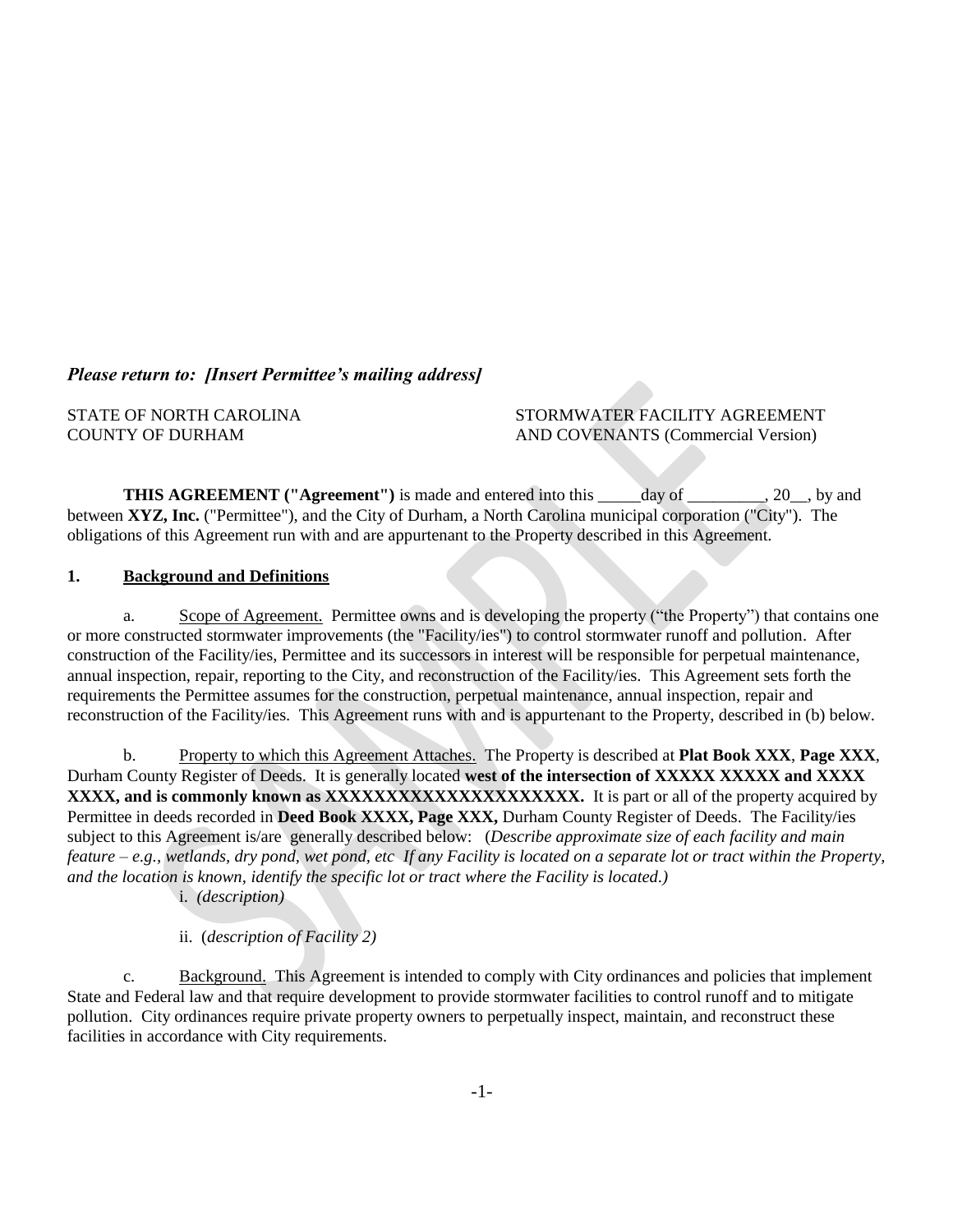d. Relationship to Ordinance and Guidelines. This document does not supersede requirements regarding stormwater facilities found in City ordinances, guidelines, or policies. Such ordinances, guidelines, or policies shall supplement this Agreement and Covenants. When they are in conflict, the stricter requirements shall control.

e. Definitions. The terms in this Agreement have the following definitions:

"City Manager" means the Durham City Manager or a Deputy City Manager.

"City Requirements" means the written ordinances, policies, protocols, procedures, standards, and guidelines of the City of Durham as they may be changed from time to time.

"Director of Public Works" or "Director" means the City's Director of Public Works or his or her designee.

"Facility/ies" means the stormwater control device(s) that is/are the subject of this Agreement and may include more than one such device.

"Lot" means a lot within the Property, whether developed or undeveloped.

"Lot Owner" means the legal owner of any Lot.

"Permittee" means the party executing this Agreement with the City and successor owners of the Property or of any Lot within the Property whether or not successors in interest have executed an Agreement with the City. Permittee does not include an owner who possesses solely a beneficial interest in a Lot.

"Person" includes but is not limited to natural persons, business trusts, joint ventures, governments, governmental subdivisions, governmental agencies, firms, corporations, associations, partnerships, and other legal entities.

"Property" is as described by deed book and page reference and plat book and page reference above, and means the land that is owned by the Permittee at the time of recordation of this Agreement.

"Stormwater Facility Replacement Fund Payment" (hereafter "Fund Payment") is the payment that may be made by Permittee to a fund established by the City which is used for replacement of stormwater facilities or construction of new facilities intended to mitigate the burden on existing facilities

"Transfer" includes sell, convey, assign or alienate all or a portion of an interest in the Property.

### **2. Permittee's Obligations to Record Documents; Provide Security for Continuing Maintenance and Reconstruction; Construct Facility.**

a. Recordation of Executed Agreement/Timing. Permittee shall cause this Agreement to be legally executed by all necessary parties so as to bind the Permittee, the Property, and all successors in interest in the Property, and shall record the executed Agreement with the Durham County Register of Deeds. The recordation shall be at such point in the development process as specified in City Requirements, which shall be prior to City construction drawing approval or issuance of any utility permits for the Property and prior to transfers by Permittee of any Lots within the Property. If a plat has been submitted to subdivide the Property, this Agreement shall be recorded prior to or contemporaneously with the recordation of such plat.

b. Delivery of Recorded Documents/Payment to Ensure Maintenance and Reconstruction. At such time as is specified in City Requirements, which shall be prior to City construction drawing approval or issuance of any utility permits on the Property, Permittee shall deliver to the City copies of the following:

i) a certificate of an attorney licensed to practice law in the state of North Carolina in form and substance satisfactory to the City that the Agreement has been legally executed by all necessary parties in such a manner as to bind the Permittee and the entire Property, that recordation occurred prior to any transfer of the Property or Lot within the Property, and such other things as may be specified by the City;

ii) this Agreement, recorded;

iii) the estimated Stormwater Facility Replacement Fund Payment as prescribed in City Requirements or an alternative security of 20 times the maintenance cost of the Facility/ies, as calculated under City Requirements;

iv) pay the Stormwater Permit Fee for each of the Facility/ies, as prescribed in City Requirements.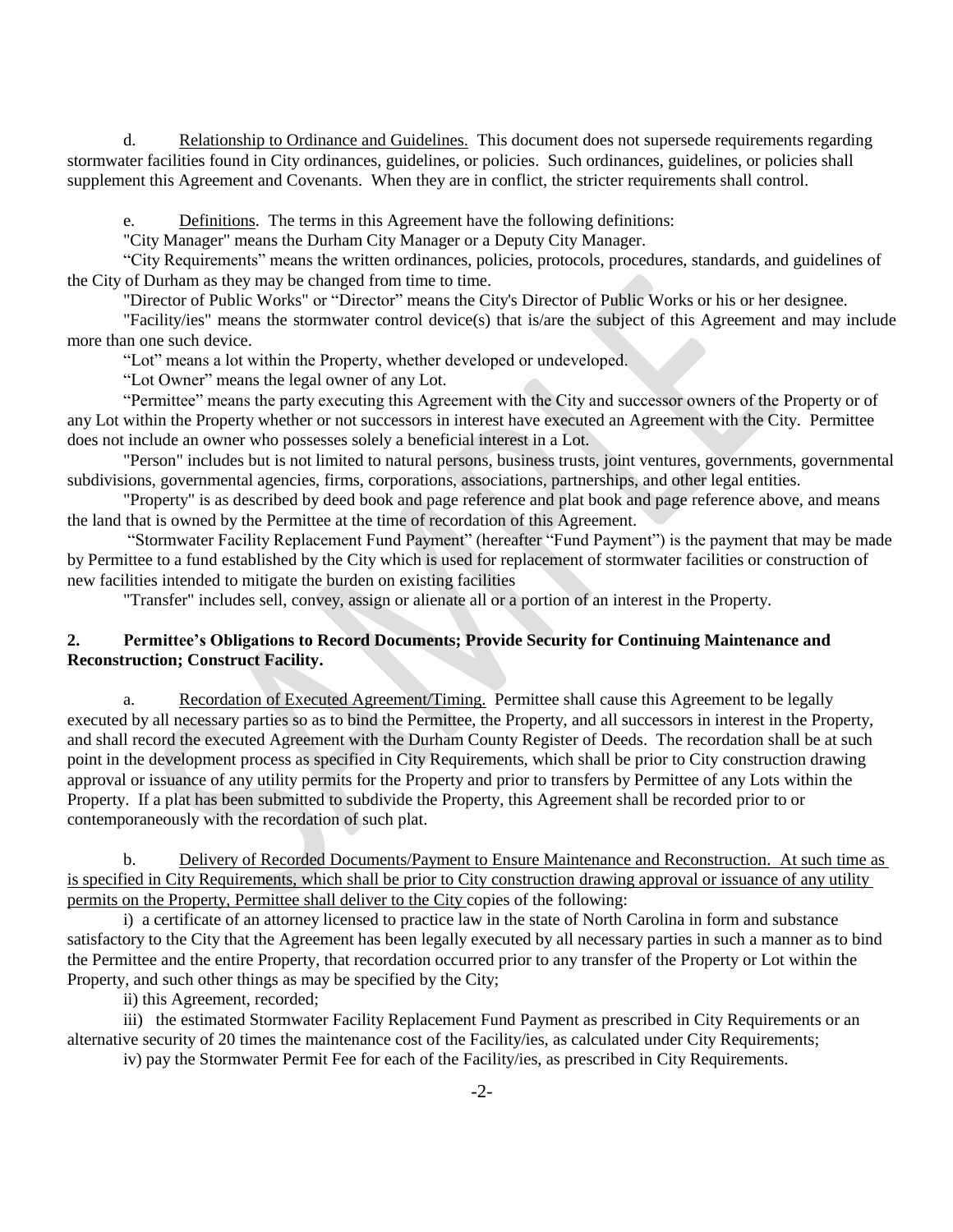c. Construction/Inspection/Certification/Submission of As-Builts/Deadlines. Permittee shall construct the Facility/ies in accordance with the plans approved by the Director of Public Works. Permittee shall complete construction and cause the Facility/ies to be finally inspected and certified, in accordance with the City of Durham's BMP Certifying Engineer Program, by the design engineer of record or such other registered North Carolina Professional Engineer acceptable to the City, complete any repairs necessary to the Facility/ies, provide reproducible as-built drawings and asbuilt calculations acceptable to the City,-and submit any records regarding the cost of the Facility as may be required by the City. If these steps have not been completed prior to issuance of a certificate of compliance for occupancy of a building on the Property, Permittee shall provide a Letter of Credit or other security instrument acceptable to the City in an amount calculated under City Requirements to ensure completion. If construction of the Facility/ies and the further obligations of this Section 2 are not completed in a timely manner as described in City Requirements, the City may also withhold any permits relating to development of all or a portion of the Property and take any other actions available under law.

d. Obligations Run with Property; Joint and Several Liability; Property Owners' Association. The obligations of this Agreement shall run with and are appurtenant to the Property and shall bind any successors in interest, including owners of any Lots within the Property. With regard to the City's rights under this Agreement, responsibility and liability against Permittee and its successors in interest, including but not limited to Owners of a Lot within the Property, are joint and several. With regard to rights amongst Owners of Lots within the Property, such Owners may elect to establish an association to be responsible for Permittee's obligations under this Agreement and other responsibilities relating to the Property. Creation of an association does not reduce the City's rights under this Agreement. If Permittee creates an association Permittee shall ensure that (i) dues and regular payments made by Lot owners are sufficient to ensure compliance with this Agreement, (ii) special assessments to comply with the obligations of this Agreement may be made; and iii) enforcement mechanisms are available to compel payment by each member as necessary to comply with the obligations of this Agreement.

e. Release of Permittee. The original Permittee in this Agreement and successors in interest who, in writing, join in this Agreement may be released from the obligations of Section 2 of this Agreement upon the filing of a release signed by the City's Director of the Department of Public Works. The City shall provide such release within 30 (thirty) days of submission of required forms, information, and fees.

### **3. Permittee to Maintain, Inspect, Repair, and Reconstruct Facility.**

a. Compliance with City Requirements. After construction of the Facility(ies) in accordance with City Requirements, the Permittee shall be responsible for inspection, maintenance, repair, reporting to the City, reconstruction, and funding for the completed Facility/ies, and shall comply with all City Requirements regarding the same.

b. Responsible Person for Facility. Permittee, including successor Lot Owners, shall maintain with the Director the name and contact information of a Person knowledgeable about the care and upkeep of the Facility/ies. Such Person may be a Lot Owner, agent or officer for an association of Lot Owners, or management company.

c. Maintenance. The facility/ies shall be maintained in compliance with City Requirements and with the operations and maintenance manual prepared specifically for the Facility/ies. Standards for maintenance of Facility/ies are located in the City of Durham's "Owner's Maintenance Guide for Stormwater BMPs Constructed in the City of Durham" as it may be modified from time to time. The current version of the "Owner's Maintenance Guide for Stormwater BMPs Constructed in the City of Durham" can be viewed at or downloaded from the City's website at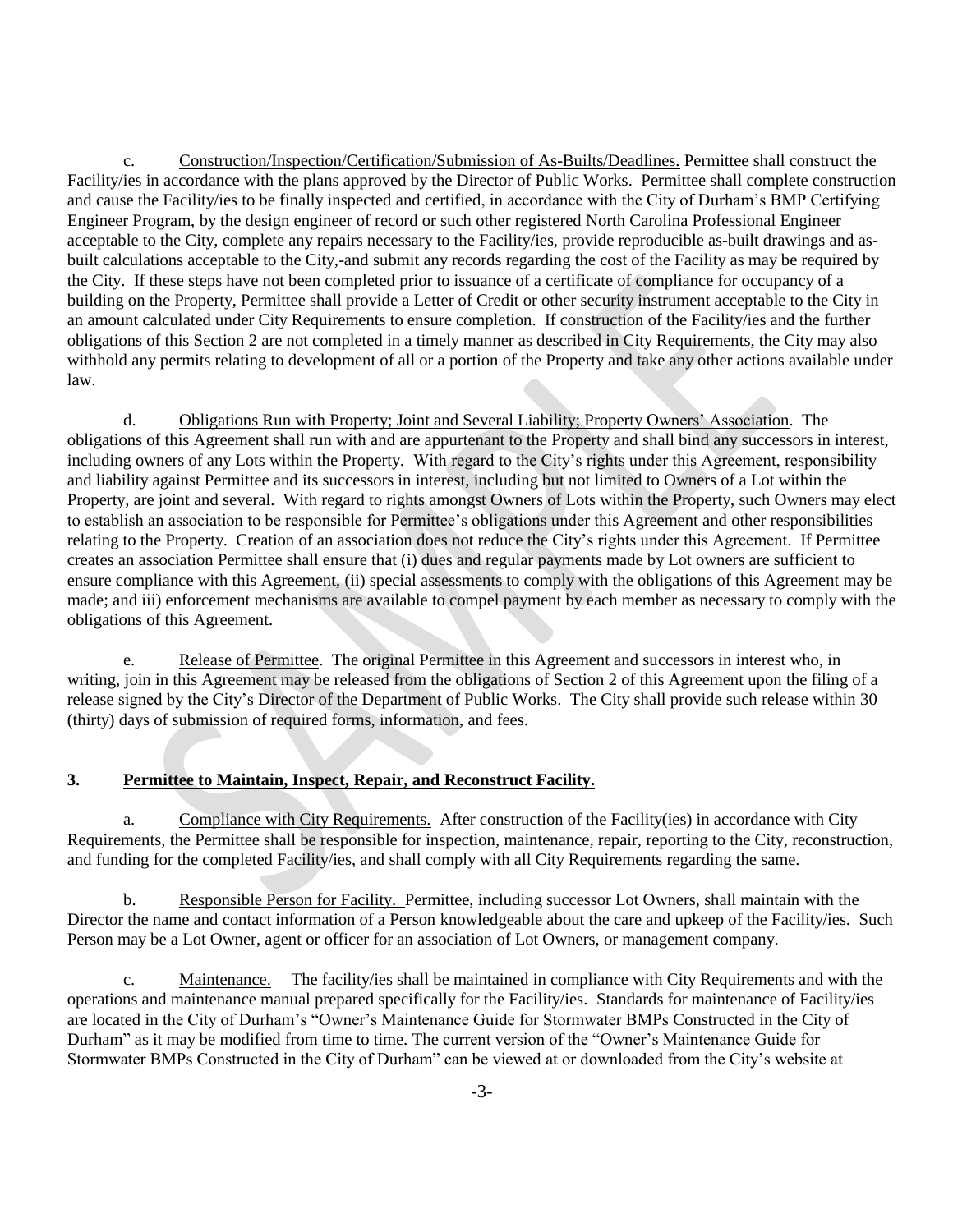#### [http://durhamnc.gov/DocumentCenter/View/2239.](http://durhamnc.gov/DocumentCenter/View/2239)

d. Inspections. In accordance with the City of Durham's current BMP annual maintenance certification protocols, policies, procedures, and requirements, the Permittee shall cause the Facility/ies to be inspected, at a minimum, annually by a registered North Carolina Professional Engineer or a North Carolina Registered Landscape Architect, certified by the City. The inspection shall occur annually during the month in which the Facility/ies as-built certification was accepted by the City. Without specific request of the City, two copies of the inspection report shall be provided to the Director of Public Works. Permittee shall also cause the Facility to be inspected after events that cause visible damage to the Facility and when notified by the Director that the Facility/ies requires inspection.

e. Repair and Reconstruction. Permittee shall repair/reconstruct or shall cause the Facility/ies to be repaired and/or reconstructed as needed to allow the Facility/ies to function as designed. Permittee shall make or cause to be made any repairs identified in the inspection report provided under (d) above and as may be reasonably directed by the City from time to time based on City requirements or City inspections of the Facility/ies. Compliance with inspection reports or City directives shall not limit Permittee's repair obligations.

f. No Public Adoption. The City's regulation of the Facility/ies does not constitute adoption of the Facility/ies by the City, nor does it prohibit Permittee from taking all necessary actions to maintain the Site and Facility/ies in a safe manner.

g. Automatic Release of Successor Owners. Successor Permittees or Lot Owners within the Property, not including the original Permittee or a Permittee who executes an agreement joining in this Agreement, shall be released from the obligations of this Agreement upon Transfer of all interest in the Property without the requirement of any writing from the City effecting such release. The Person acquiring the Property or an interest therein shall assume the obligations of this Agreement. Permittee and successors that execute a written agreement joining in this Agreement shall be released from the obligations of this Agreement only through a written document from the City as described in 2(e) above.

### **4. Stormwater Facility Replacement Payment and Fund.**

If Permittee makes a payment to the Stormwater Facility Replacement Fund, such payment shall be calculated, retained, used, and disbursed as provided by ordinance and other City Requirements. The Fund shall be used for the purchase, design, construction, reconstruction, and repair of stormwater facilities that have paid into the Fund or for stormwater facilities that replace or mitigate the need for those facilities for which monies have been paid into the Fund.

### **5. City Easement/Right of Entry/No City Responsibility**

Permittee grants to the City, including employees, agents, and contractors of the City, a permanent nonexclusive easement for inspection, repair, and other work on the Facility/ies which easement areas shall be located as shown on existing or future recorded plats for all or a portion of the Property. Permittee also grants to the City, including employees, agents, and contractors of the City, a permanent nonexclusive right of ingress, egress, and regress over and across all other public and private utility easements and public and private streets that exist on all or a portion of the Property and all land that may be owned or controlled by an association created amongst owners of lots in the Property. The City shall use this right of access solely to inspect and perform work on the Facility/ies that the City determines in its reasonable discretion is necessary as a result of City's inspection. Except in the event of an emergency, public nuisance, or other event that causes a public impact, which shall be determined solely in the City's reasonable discretion, the City shall give Permittee at least 30 days' written notice of work the City may intend to do on the Facility/ies. The creation of these rights does not limit the City's access to or across Lots within the Property if such is necessary to respond to a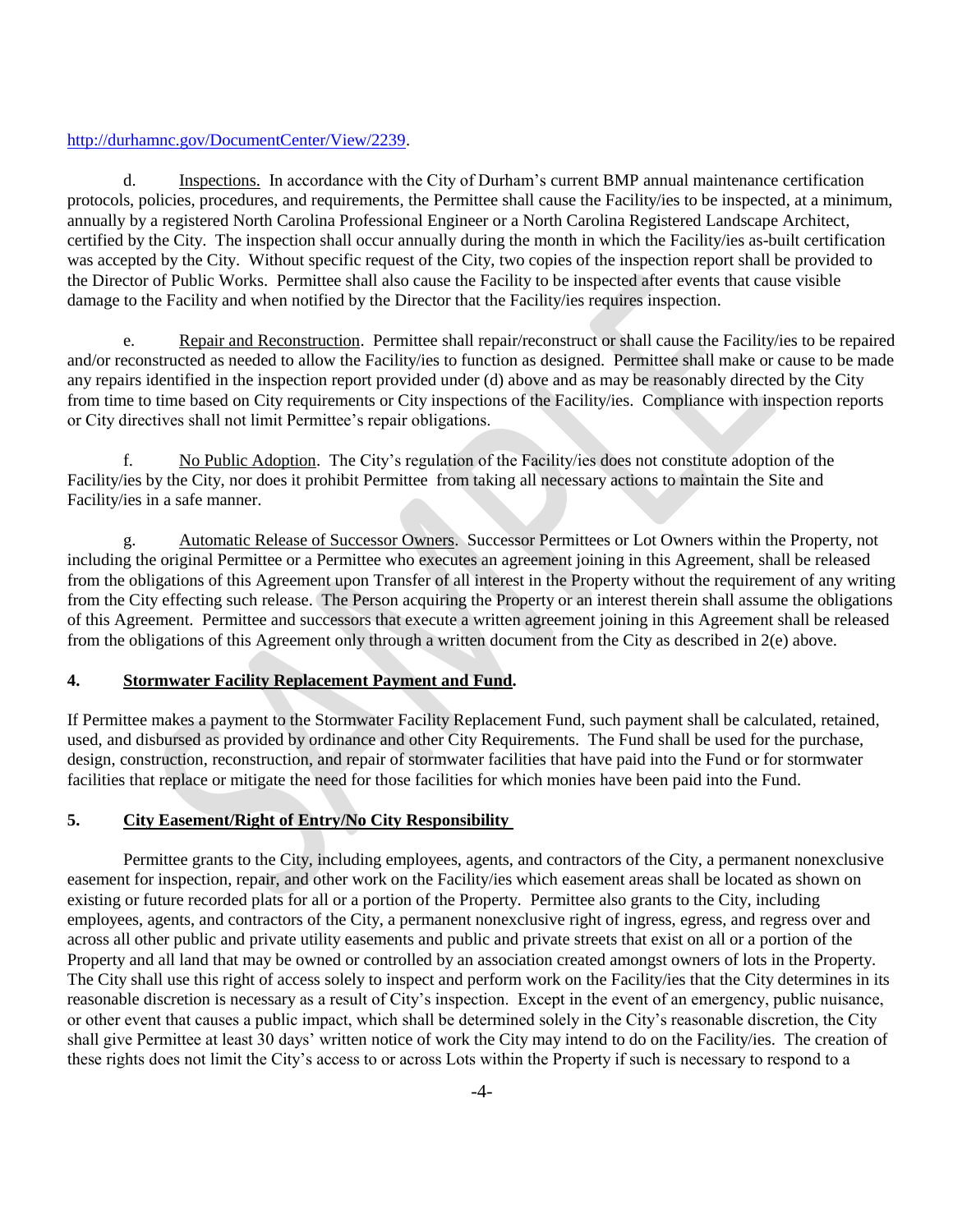public nuisance or emergency. The City's rights under this section and under any plats filed for all or a portion of the Property do not obligate the City to take any actions regarding inspection, repair, or reconstruction of the Facility/ies.

## **6. Remedies for Violations; Lien on Property; Future Obligations Secured.**

a. City Performance of Work. In the event of a failure to comply with the obligations under this Agreement, or evidence of a substantial problem with or potential failure of the Facility/ies that the City has become aware of an wishes to have remedied, the City shall send notice to the Permittee in accordance with Section 9 below to demand performance under this Agreement. If the Permittee fails to comply with such demand within thirty (30) days from the date of mailing thereof, the City may without further notice enter the Property and perform some or all of the obligations under this Agreement, as determined in the reasonable discretion of the Director. In addition, the City may perform work on the Facilities without notice under the conditions described in Paragraph 5 above. Nothing in this Agreement shall be interpreted to require the City to perform such work or obligations.

b. Repayment of City. The City shall deliver to the Permittee in accordance with Section 9 below written notice of the costs of actions or work performed under Paragraph (a) above, which shall include but are not limited to the City's costs of administration and overhead for such work, and Permittee shall pay or cause to be paid all such costs within sixty (60) days after receipt of such notice. Any costs not paid to the City within the sixty (60) day period shall be delinquent, and Permittee shall be considered in default of this Agreement. In the event of such default, the City may bring an action at law against Permittee for the cost of the actions and work, plus interest at the rate of eight percent (8%) per annum, collection costs, late payment charges of three hundred dollars (\$300) per calendar day during the first ninety (90) days of default and five hundred dollars (\$500) per calendar day for each ninety (90) days thereafter, and reasonable attorneys' fees. In addition, the debt shall be a lien against the Property and the Lot(s). With notice to the Permittee and Lot Owner(s), such lien may be collected as unpaid taxes in accordance with N.C.G.S. 160A-193. The City may also foreclose on the lien.

c. Other Remedies. The remedies provided above do not limit the City's remedies and the City retains the right to use all remedies available in law and in equity to enforce this Agreement.

d. Withholding of Permits. The City may withhold any or all permits or other approvals necessary to complete the development of the Property if the Permittee has failed to perform its obligations under this Agreement.

## **7. Release of Lien by Certificate.**

a. Duty to Furnish a Certificate. On the request of any of the Persons described in subdivision (a) (i) below, and upon the condition prescribed by subsection (a) (ii) below, the Director of Public Works shall furnish a written certificate stating the amount of any monetary liabilities owed by the Permittee to the City pursuant to this Agreement (together with any interest and costs accrued thereon) that are a lien on the Property or the Lots.

- i. Who May Make Request -- Any of the following Persons shall be entitled to request the certificate:
	- A. An owner of the Property;
	- B. An occupant of the Property;
	- C. A Person having a lien on the Property;
	- D. A Person having a legal interest or estate in the Property;
	- E. A Person having a contract to purchase or lease the Property or a Person having contracted to make a loan secured by the Property;
	- F. The authorized agent or attorney of any Person described in subdivisions (a) (i) (A) through (E)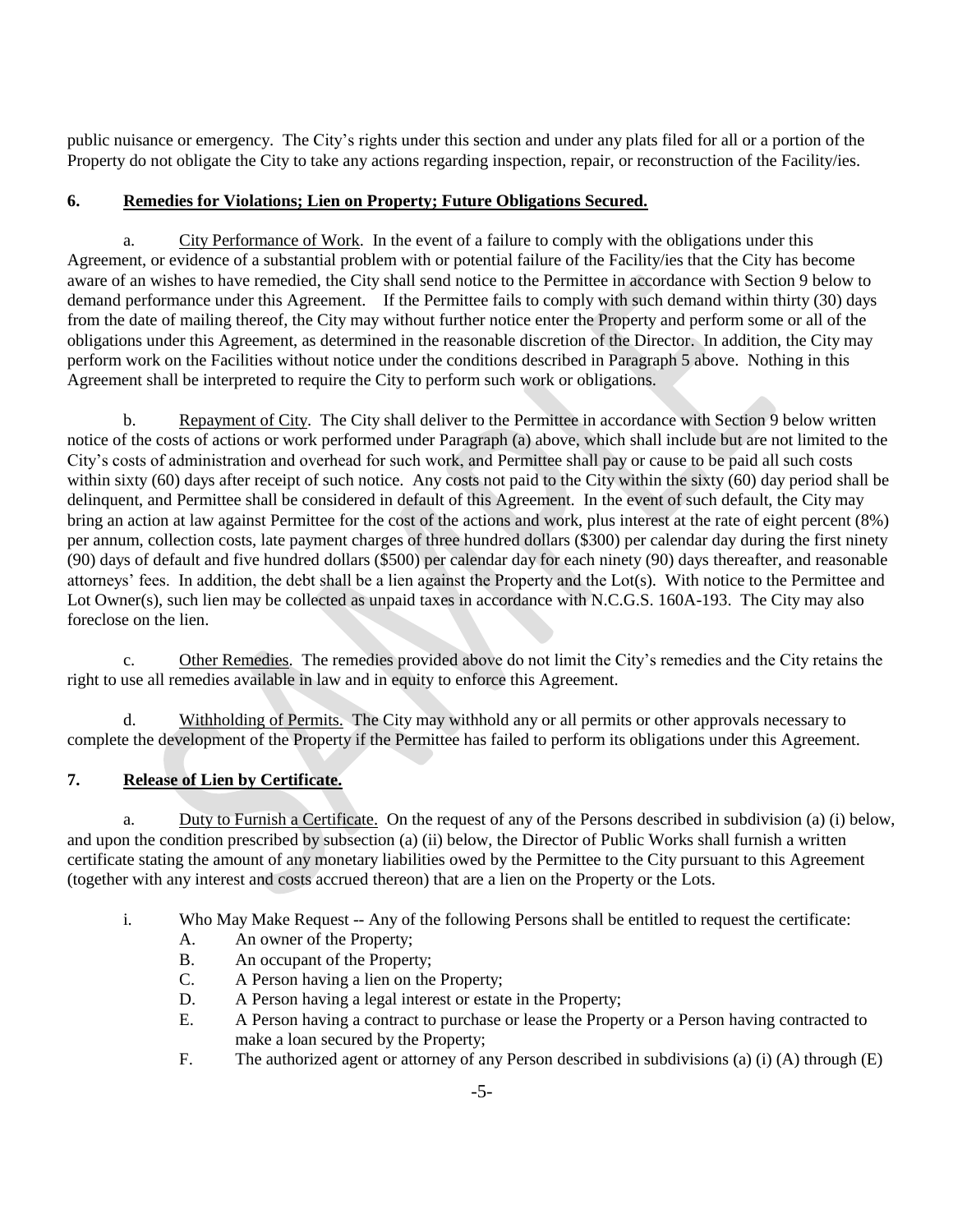above.

ii. Duty of Person Making Request. -- The Director of Public Works shall not be required to furnish a certificate unless the requester specifies the name of the Permittee, specifies the recordation information in the office of Register of Deeds where this Agreement and all subsequent Agreements related to this Agreement are recorded, and provides a copy of the first page of this Agreement, and pays the required fee for provision of a certificate, if any.

b. Reliance on the Certificate. When a certificate has been issued as provided in Section 7(a) above for the Property or a Lot, all monetary liabilities owed pursuant to this Agreement that have accrued against the Property or Lot for which the certificate was issued shall cease to be a lien against such property identified, except to the extent of monetary liabilities stated to be due in the certificate, as to all Persons obtaining such a certificate and their successors in interest who rely on the certificate:

- i. By paying the amount of monetary liabilities stated therein to be a lien on the Property;
- ii. By purchasing or leasing the Property; or
- iii. By lending money secured by the Property.

c. Oral Representations not Binding. Without limiting the effect of this Section 7, it is agreed that no oral statement made by any City employee as to the amount of monetary liabilities that are a lien on the Property pursuant to this Agreement shall bind the City.

**8. Warranty.** The Permittee covenants with the City that Permittee is the owner of and seized of the Property in fee simple, that title is free and clear of all encumbrances except for those identified in the Opinion of Title furnished to the City prior to City execution of this Agreement, and that Permittee will warrant and defend the title against the lawful claims of all persons with the exception of the covenants, easements, conditions and restrictions encumbering the Property as shown in the Opinion of Title.

**9. Notice.** When a notice is required or permitted by this Agreement, it shall be given in writing to the City delivered to the Director of Public Works, 101 City Hall Plaza, Durham, NC 27701, or upon the Permittee, at **XYZ, Inc., XXXXXXXXXXXXX, XXXXXXXX, NC 27xxx, Attention: Donald Duck (919) XXX-XXXX.** These addresses may be changed by sending a notice of the new address attached to a copy of this Agreement. Written notice shall be by certified mail, return receipt requested. Notice shall be deemed to have been given on the date deposited with the U.S. Mail.

**10. No Waiver of Breach.** If the City fails to enforce or waives any breach of any obligation or covenant in this Agreement, that failure to enforce or waiver shall not constitute a waiver of any other or future breach of the same or any other obligation or covenant. The City's failure to exercise any right under this Agreement shall not constitute a waiver of that right.

**11. Agreement Binding.** This Agreement and Covenants shall bind the Permittee and its successors in interest, as defined in this Agreement, until the City releases the Permittee as provided in Section (2) above, or until an automatic release of successor owners occurs as provided in Section (3) above.

**12. Amendment.** Amendments to this Agreement made after Permittee has fulfilled its obligations under this Agreement and been released or made after Permittee has ceased to exist need not be signed by the Permittee. Amendments may be made if signed by all owners of and within the Property and the City, and such amendments may modify the obligations of this Agreement. The City may void or cancel its rights under the Agreement through a release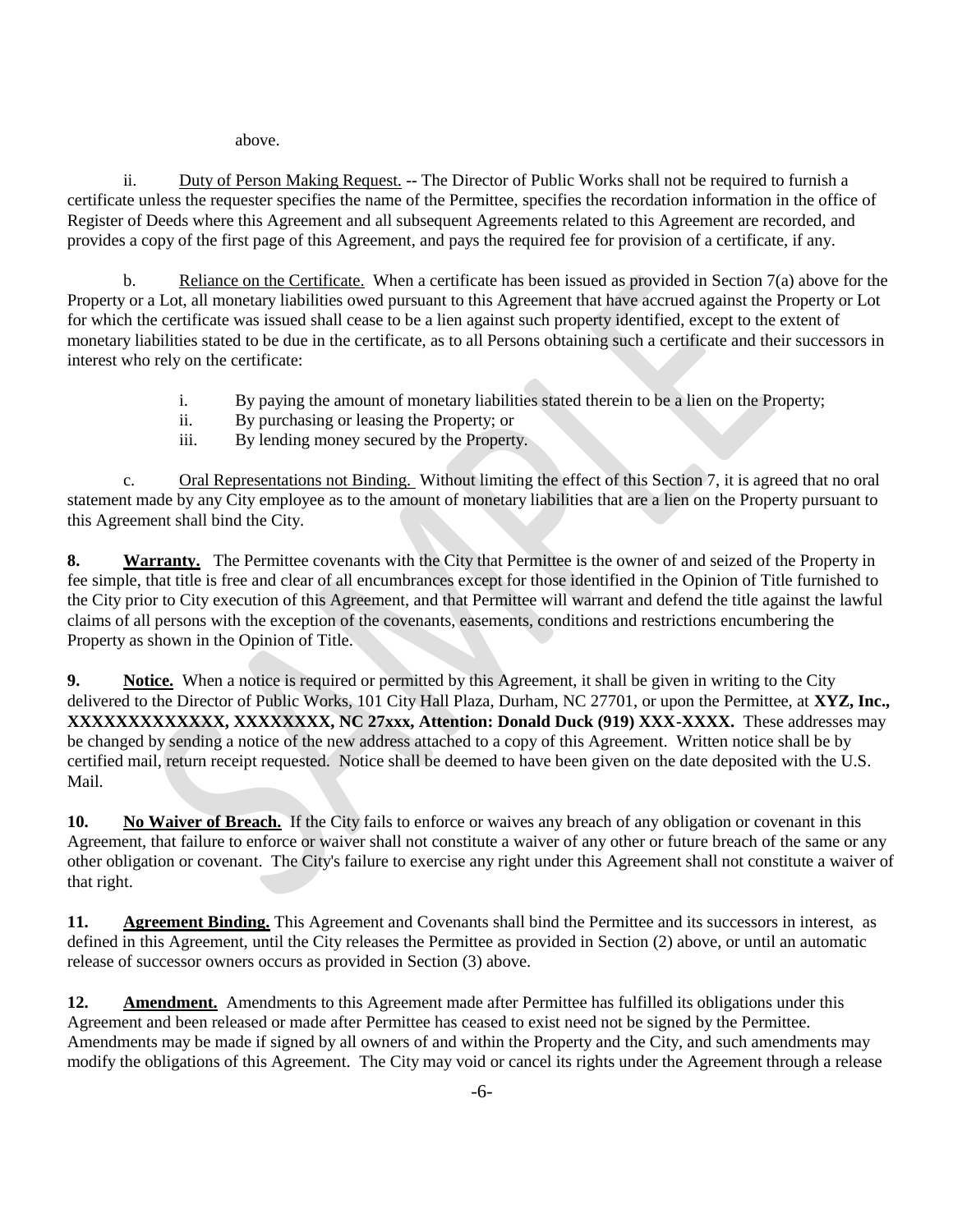or other filing executed by the City Manager, who is authorized by the City Council to determine whether a release is in the City's best interest and to execute such release.

**13. Covenants Herein to Run with the Property.** The obligations of this Agreement are a perpetual servitude and run with and are appurtenant to the Property.

**14. Successors and Assigns.** The designation of Permittee and the City shall also include their heirs, assigns, and successors in interest.

## **15. Liability; Indemnification.**

a. The approval by the City or any employee of the City of any plans or of any work referred to in this Agreement shall not create any liability in the City or its officers, officials, or employees for the plans or the work. Nothing herein is intended to release any other Person for any liability for those plans or work.

b. The performance by the City or any employee of the City of any work allowed under this Agreement shall not create any liability in the City or its officers, officials, or employees for the work. Nothing herein is intended to release any other Person for any liability for that work.

The Permittee shall indemnify the City and its officers and employees for any costs to the City or its agents or employees from the construction, operation, maintenance, repair, and/or reconstruction of the Facility/ies, or resulting from a claim regarding the same.

**16. No Third Party Rights.** Except as may be explicitly provided in this Agreement, this Agreement is not intended to be for the benefit of any Person other than the parties hereto and their heirs, successors, and assigns.

**17. Interpretation of this Agreement.** Unless the context requires otherwise, the singular includes the plural, the plural includes the singular, and the neuter includes the masculine and feminine. The captions and titles are for convenience only, and are not to be used to interpret the Agreement. The words "include" and "including" mean, respectively, "include but not limited to", and "including but not limited to".

**18. Severability.** Invalidation of any term or provision in this Agreement by a court of competent jurisdiction shall not invalidate the remaining terms and provisions.

**19. E-Verify Requirements**. (a) If this contract is awarded pursuant to North Carolina General Statutes (NCGS) 143-129 – (i) the contractor represents and covenants that the contractor and its subcontractors comply with the requirements of Article 2 of Chapter 64 of the NCGS; (ii) the words "contractor," "contractor's subcontractors," and "comply" as used in this subsection (a) shall have the meanings intended by NCGS 143-129(j); and (iii) the City is relying on this subsection (a) in entering into this contract. (b) If this contract is subject to NCGS 143-133.3, the contractor and its subcontractors shall comply with the requirements of Article 2 of Chapter 64 of the NCGS.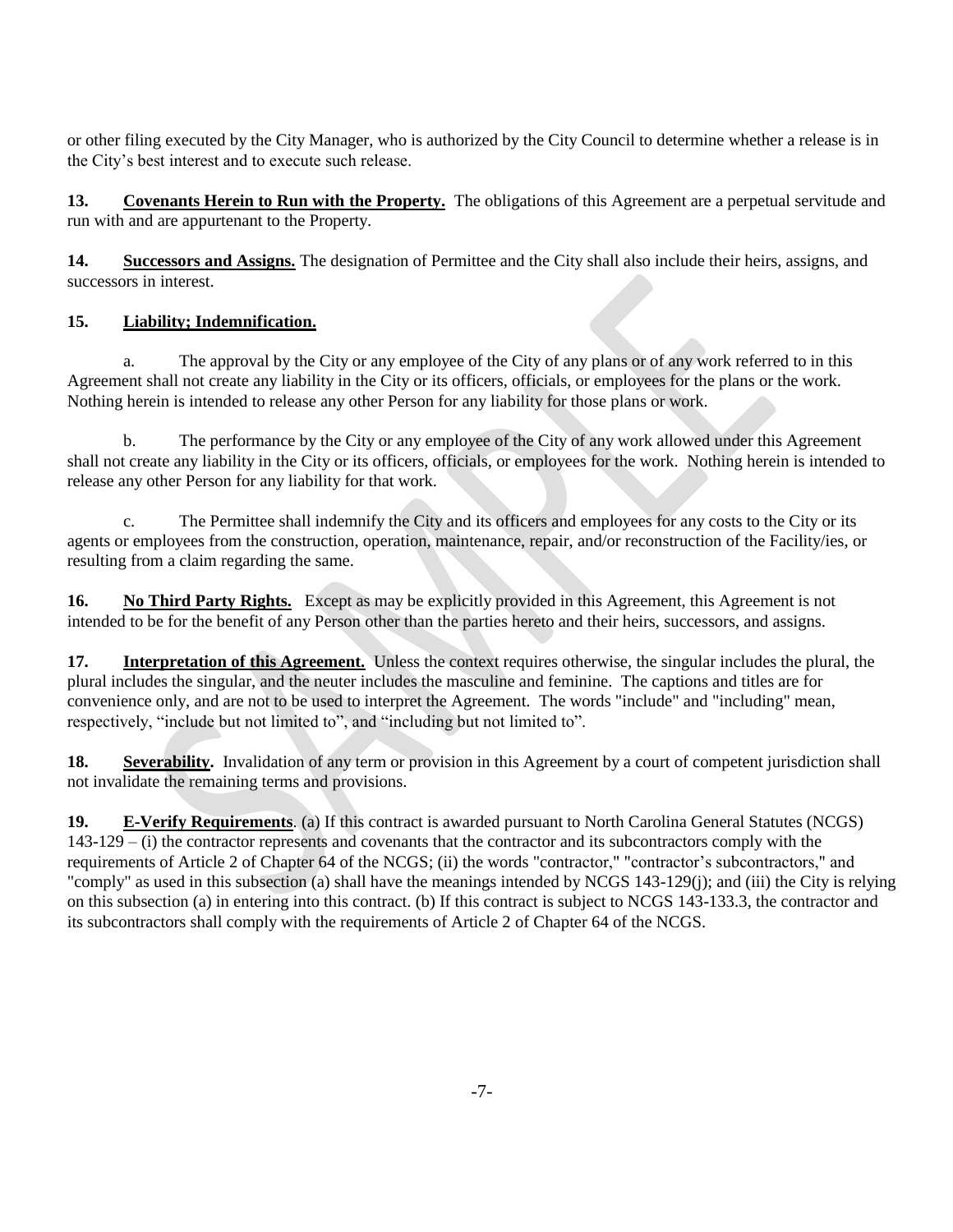IN WITNESS WHEREOF, the parties hereto have respectively set their hands and seals, or if corporate, have executed this under seal by their proper officers, the date first above written.

|                                                            | XYZ, Inc.                                                                                                              |
|------------------------------------------------------------|------------------------------------------------------------------------------------------------------------------------|
| ATTEST:                                                    |                                                                                                                        |
|                                                            |                                                                                                                        |
|                                                            | Printed Name:                                                                                                          |
|                                                            | Title: ___________ President                                                                                           |
| <b>STATE OF ______________________</b>                     | COUNTY OF                                                                                                              |
| as its said Secretary or Assistant Secretary.              | and that by authority duly given and as the act of the corporation, the foregoing contract with the City of Durham was |
| This the $\_\_\_\_$ day of $\_\_\_\_\_\_$ , 20 $\_\_\_\_\$ |                                                                                                                        |
| My commission expires:                                     |                                                                                                                        |